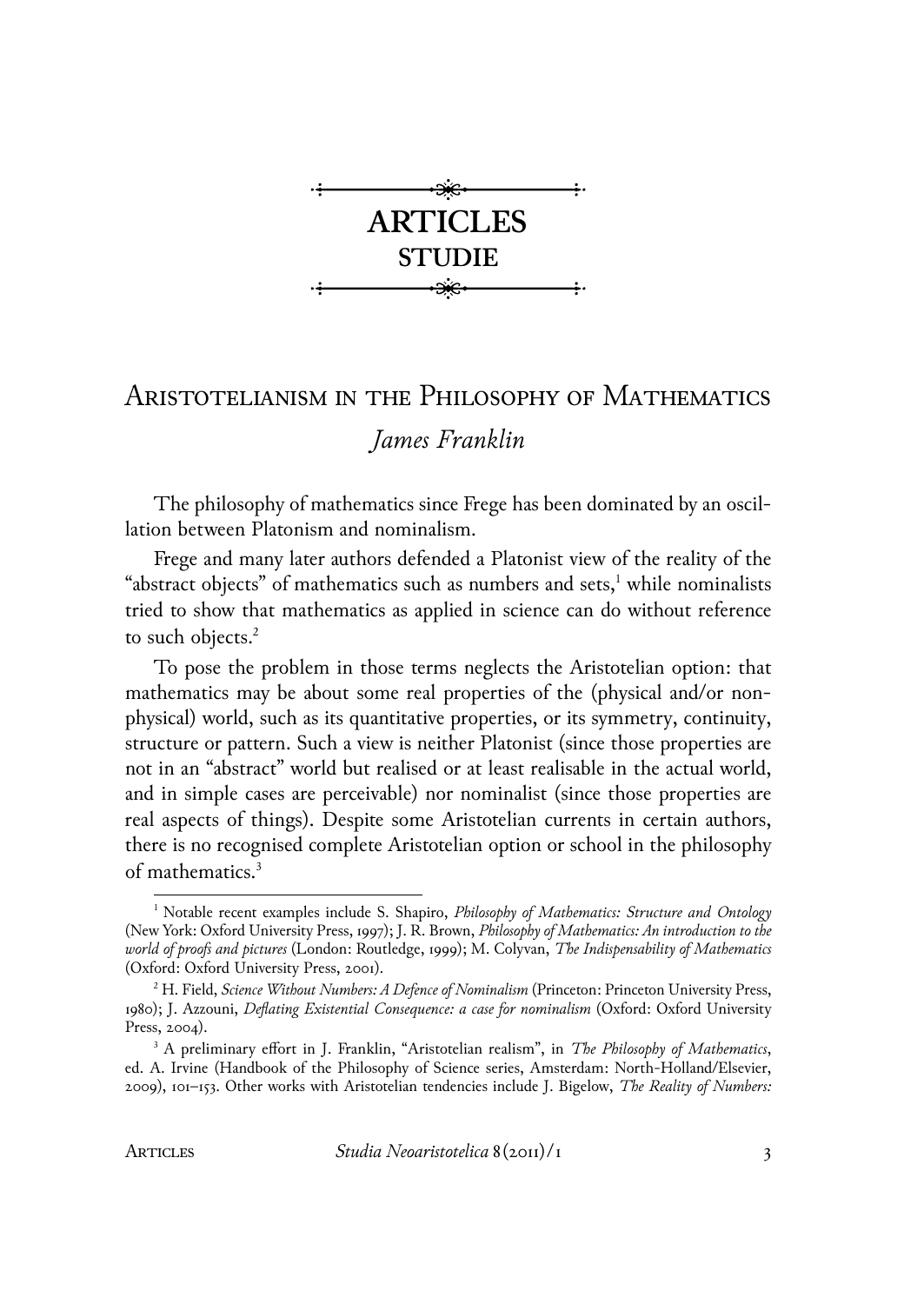An Aristotelian philosophy of mathematics, if it can be sustained, promises to remedy several notable defects in the philosophy of mathematics. First, there is the neglect of applied mathematics,<sup>4</sup> since both Platonism and nominalism make it hard to see how mathematics can be so successful in real-world applications. Second, there is the conflict between ontology and epistemology in mathematics, with Platonism taking the well-known objectivity of mathematics seriously but leaving it mysterious how we can access objects in another world, and nominalism making epistemology easy but making the objectivity and applicability of mathematics a mystery.<sup>5</sup> The neglect of epistemology accounts for two strange absences in the philosophy of mathematics: understanding (and mathematics is where one first goes to experience pure understanding) and measurement (the primary way in which mathematics joins to the world). Thirdly, there is the divorce between the philosophy of mathematics, on the one hand, and developmental psychology and mathematics education, on the other – surely the considerable knowledge of infants' mathematical learning<sup>6</sup> should be compatible with the correct philosophy of mathematics?

An Aristotelian realism shows obvious promise of resolving these tensions, by exhibiting real properties of things that can be the objects of learning in children, the objects of understanding in adults, and the basis of the applications of applied mathematics.

The first task of an Aristotelian philosophy of mathematics is to achieve clarity as to what properties of the real world, exactly, are the objects of mathematics.

<sup>5</sup>  Noted in P. Benacerraf, "Mathematical truth", *Journal of Philosophy* 70 (1973): 661–679; nominalist answers include G. Hellman, *Mathematics Without Numbers* (Oxford: Clarendon, 1989) and M. Leng, *Mathematics and Reality* (Oxford: Oxford University Press, 2010); Platonist answers include R. C. Koons, *Realism Regained* (New York, Oxford University Press, 2000), ch. 15.

<sup>6</sup>   S. Dehaene, *The Number Sense: How the mind creates mathematics* (New York: Oxford University Press, 1997); Z. P. Dienes, *Building Up Mathematics* (London: Hutchinson, 1960), esp. ch. 2; A. Baroody, M.-L. Lai and K. S. Mix, "The development of young children's early number and operation sense and its implications for early childhood education", in *Handbook of Research on the Education of Young Children,*  ed. B. Spodek and O. N. Saracho, 2<sup>nd</sup> ed. (Mahwah NJ: Lawrence Erlbaum, 2006), ch. 11; comment in P. Kitcher, *The Nature of Mathematical Knowledge* (New York: Oxford University Press, 1983), 107–8.

4 *Studia Neoaristotelica* 8(2011)/1 Articles

*A Physicalist's Philosophy of Mathematics* (Oxford: Clarendon, 1988); J. Bigelow and R. Pargetter, *Science and Necessity* (Cambridge: Cambridge University Press, 1990), ch. 2; P. Forrest and D. M. Armstrong, "The nature of number", *Philosophical Papers* 16 (1987): 165–186; A. D. Irvine, ed., *Physicalism in Mathematics* (Dordrecht: Kluwer, 1990); P. Maddy, *Realism in Mathematics* (Oxford: Clarendon, 1990); T. Wilholt, *Zahl und Wirklichkeit: Eine philosophische Untersuchung über die Anwendbarkeit der Mathematik*  (Paderborn: Mentis, 2004).

<sup>4</sup>   Noted in S. Körner, *The Philosophy of Mathematics: An introductory essay* (London: Hutchinson, 1960) and M. Steiner, *The Applicability of Mathematics as a Philosophical Problem* (Cambridge, Mass: Harvard University Press, 1998).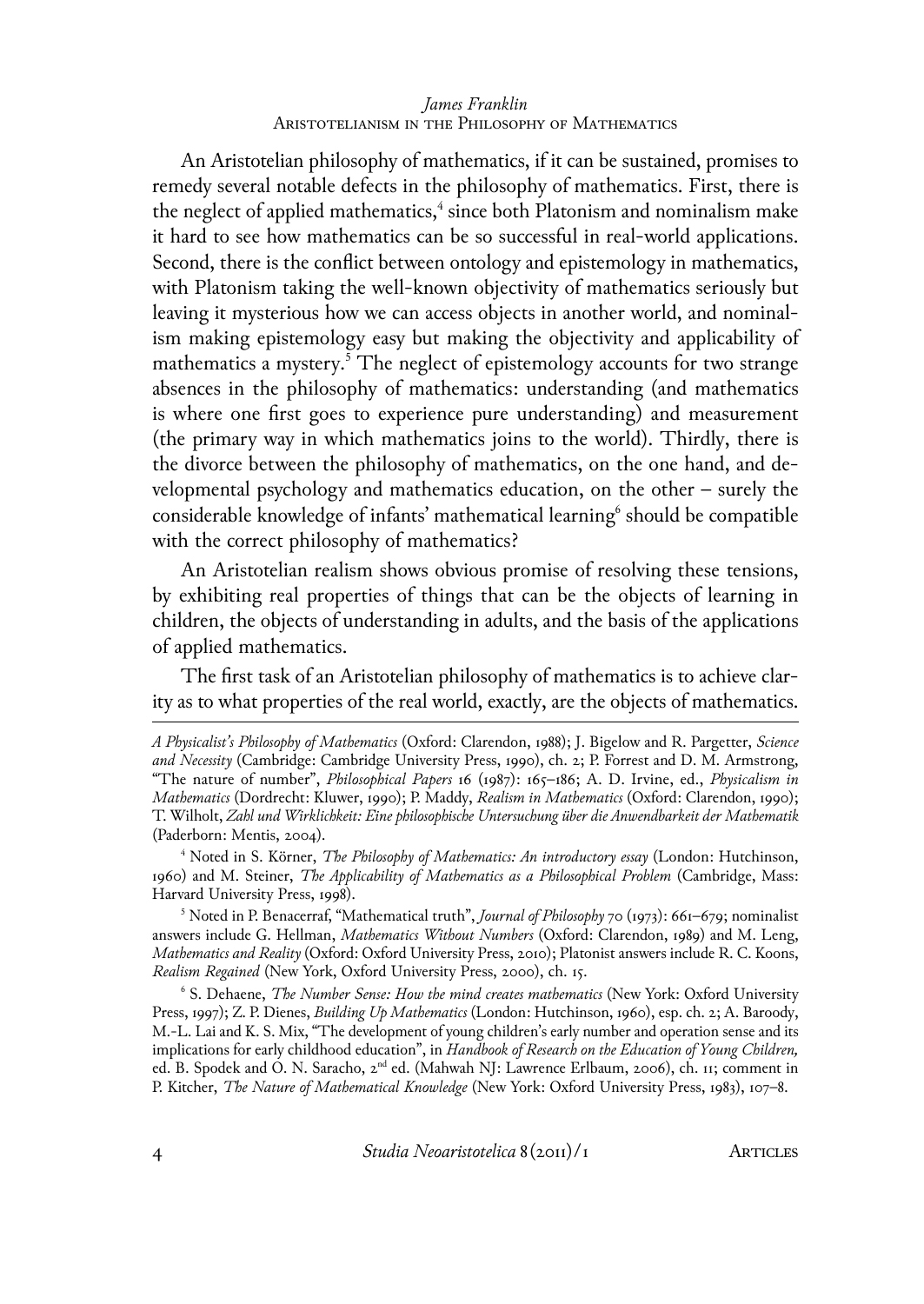There is an old answer to this question, namely "quantity", which remains partly true but requires some supplementation.

# **"THE SCIENCE OF QUANTITY"**

From the time of Aristotle to the eighteenth century, one philosophy of mathematics dominated the field. Mathematics, it was said, is the "science of quantity". Quantity is of two kinds, discrete and continuous, studied respectively by arithmetic and geometry.

Aristotle not only provided the general metaphysical framework of non-Platonist realism but laid down a number of themes specific to mathematics. Mathematics was for him a study of properties of physical things, abstracted from them only in thought:

Obviously physical bodies contain surfaces, volumes, lines and points, and these are the subject-matter of mathematics … the mathematician does not consider the attributes indicated as the attributes *of* physical bodies. That is why he separates them, for in thought they are separable from motion ... While geometry investigates physical lengths, but not *as* physical, [the more physical branch of mathematics,] optics, investigates mathematical lengths, but *as* physical.7

The contrast of this realism with Platonism is explicit: "mathematical objects exist and are as they are said to be", but they are not separate objects. "There are attributes peculiar to animals as being male or as being female (yet there is no male or female separate from animals). So there are properties holding true of things merely *as* lengths or *as* planes."8

 Aristotle also laid out the basic distinction between discrete and continuous quantity, along with the resemblance between them in their both referring to divisibility into parts:

"Quantum" means that which is divisible into two or more constituent parts of which each is by nature a "one" and a "this". A quantum is a plurality if it is numerable, a magnitude if it is measurable. "Plurality" means that which

<sup>7</sup>  Aristotle, *Physics* II, 2, 193b23–194a11, discussed in J. Lear, "Aristotle's philosophy of mathematics", *Philosophical Review* 91 (1982): 161–192; H. Mendell, "Aristotle and mathematics", in *Stanford Encyclopedia of Philosophy* (Summer 2004 edition), Edward N. Zalta (ed.), URL =  $\frac{\hbar^2}{\hbar^2}$  /plato.stanford.edu/archives/ sum2004/entries/aristotle-mathematics/〉.

<sup>8</sup>  Aristotle, *Metaphysics* XIII, 3, 1077b18–1078a9.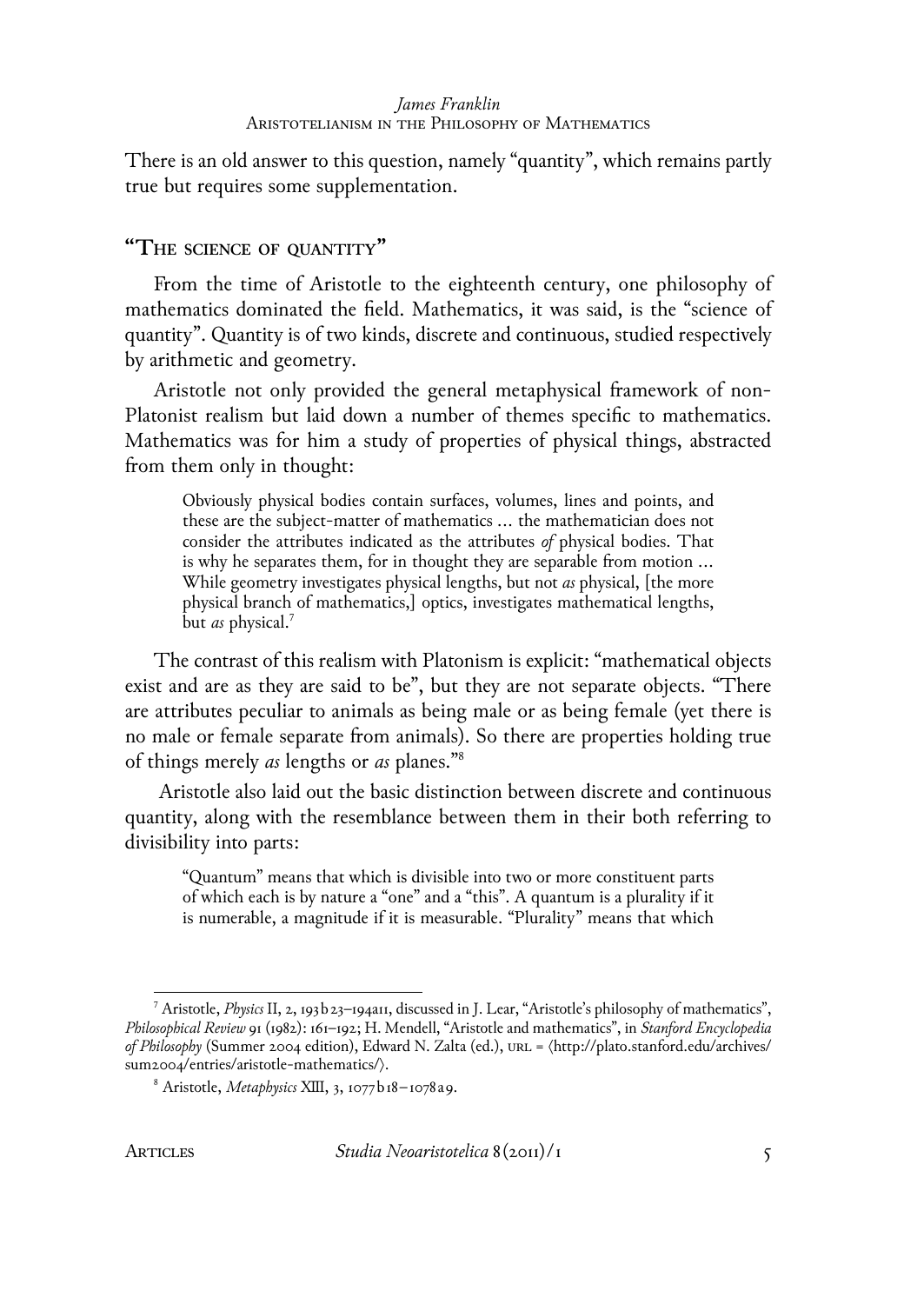is divisible potentially into non-continuous parts, "magnitude" that which is divisible into continuous parts.<sup>9</sup>

And on discrete quantity, he emphasized  $-$  if a little cryptically  $-$  the relativity of number to the universal being used to divide the mass being counted into units:

"The one" means the measure of some plurality, and "number" means a measured plurality and a plurality of measures … The measure must always be some identical thing predicable of all the things it measures, e.g. if the things are horses, the measure is "horse", and if they are men, "man". If they are a man, a horse, and a god, the measure is perhaps "living being", and the number of them will be a number of living beings.<sup>10</sup>

Likewise in continuous quantity, he noted the reliance of measurement on relation to the quantity we take for a unit: "… measure means that by which each thing is primarily known, and the measure of each thing is a unit–in length, breadth, depth, weight and speed … In all these cases, then, the measure and starting-point is some indivisible unit (since even in the case of lines we treat the one-foot line as indivisible)."11 That is not to say that Aristotle takes quantity itself to be relative; simply that our knowledge or measurement of it must be relative to a unit.

By the seventeenth and eighteenth centuries, a version of an Aristotelian theory of mathematics as a realist science of quantity, both discrete and continuous, was standard.12 Newton writes of continuous quantity, in his characteristic magisterial style:

By *Number* we understand not so much a Multitude of Unities, as the abstracted Ratio of any Quantity, to another Quantity of the same kind, which we take for Unity.<sup>13</sup>

<sup>9</sup>  Aristotle, *Metaphysics* V, 13, 1020a7–12.

<sup>10</sup>  Aristotle, *Metaphysics* Ⅺ V, 1, 1088a4–11; further in H. G. Apostle, *Aristotle's Philosophy of Mathematics* (Chicago: Chicago University Press, 1952); V. E. Smith, *St Thomas on the Object of Geometry* (Milwaukee: Marquette University Press, 1954); D. Bostock, "Aristotle's philosophy of mathematics", in *Oxford Handbook on Aristotle*, to appear.

<sup>11</sup>  Aristotle, *Metaphysics* X, 1, 1052b22–30.

<sup>&</sup>lt;sup>12</sup> E.g. I. Barrow, *The Usefulness of Mathematical Learning Explained and Demonstrated* (London, 1734, repr. London: Cass, 1970), 10-15; *Encyclopaedia Britannica*, 1st ed. (Edinburgh, 1771), article "Mathematics", vol. III, 30–31; P. Mancosu, *Philosophy of Mathematics and Mathematical Practice in the Seventeenth Century* (New York: Oxford University Press, 1996), 16, 35–37, 56, 88; D. M. Jesseph, *Berkeley's Philosophy of Mathematics* (Chicago: University of Chicago Press, 1993), ch. 1.

<sup>&</sup>lt;sup>13</sup> I. Newton, Arithmetica Univeralis (1728), 2; similar in L. Euler, *Elements of Algebra*, 3<sup>rd</sup> ed. (London, 1822); both discussed in Bigelow and Pargetter, *Science and Necessity*, 60–61.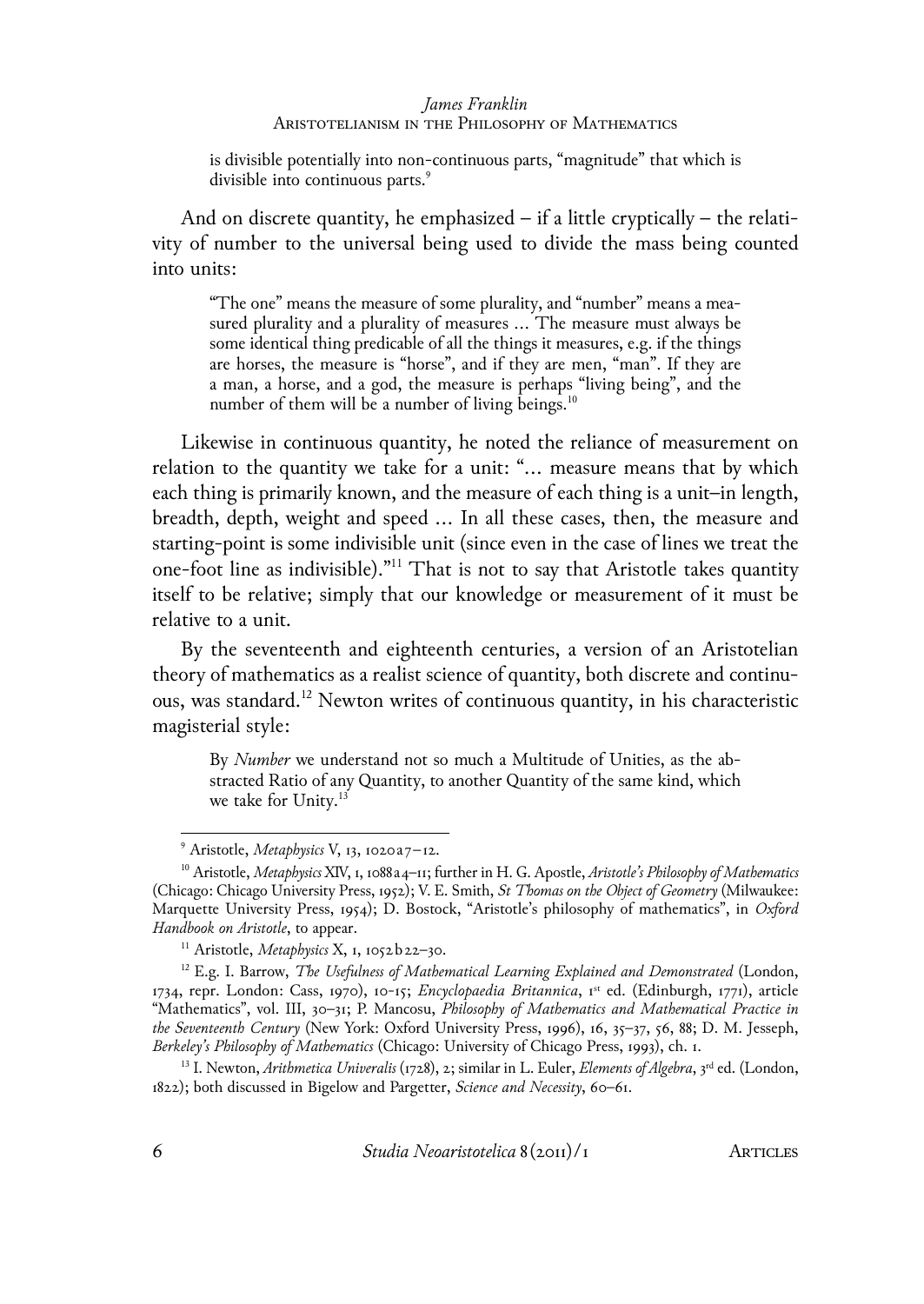The realist quantity theory apparently then died of inanition. A version of it was defended by John Stuart Mill, but the criticisms of Mill made by Frege were generally thought to have ruled out any such realist theory.

The quantity theory plainly gives an initially reasonable picture of at least elementary mathematics, with its emphasis on counting, measuring, and calculating with the resulting numbers. It promises direct answers to questions about what the object of mathematics is (certain properties of physical and possibly non-physical things such as their size), and how those properties are known (the same way other natural properties of physical things are known  $-$  by perception in simple cases and inference from perception in more complex ones). Let us examine quantity more closely from a modern point of view.

# **QUANTITY: CONTINUOUS QUANTITY AND RATIOS**

The division of quantity into continuous and discrete at least highlights the fact that it is far from clear initially whether the two kinds have much in common, for example whether the ratio "the double" has much in common with the counting number 2. So let us examine them separately.

The crucial concept of continuous quantity is that of *ratio* or *proportion*. John Bigelow, one of the most Aristotelian of recent philosophers of mathematics, introduces ratios as follows. The Aristotelian language is chosen to keep close to physically real relations, and also to remind us how easily we deal with the reality of relations, and relations between relations:

Physical objects, like elephants and Italians, humming-birds and Hottentots, have many physical properties and relations: volume and surface area, for example. And the physical properties of these objects stand in important relations to one another. In particular, such physical properties stand in relations of proportion to one another. There is a relation between the surface area of the humming-bird and that of the Hottentot; and this may or may not be the same as the relationship that holds between the surface areas of an Italian and an elephant.

Relationships such as proportion will hold not only between surface areas but also between volumes. Conceivably, the relationship between the surface areas of two objects might be the same as the relationship between volumes for two other objects. But it is a fact of considerable biological significance that the relation between surface areas of two objects will not, in general, be the same as the relationship between their volumes. Ignoring differences in shape (say, by supposing an elephant were shaped like an Italian, or vice versa), it turns out that if the elephant has ten times the height then it will have a hundred times the surface area and a thousand times the volume. The

Articles *Studia Neoaristotelica* 8(2011)/1 7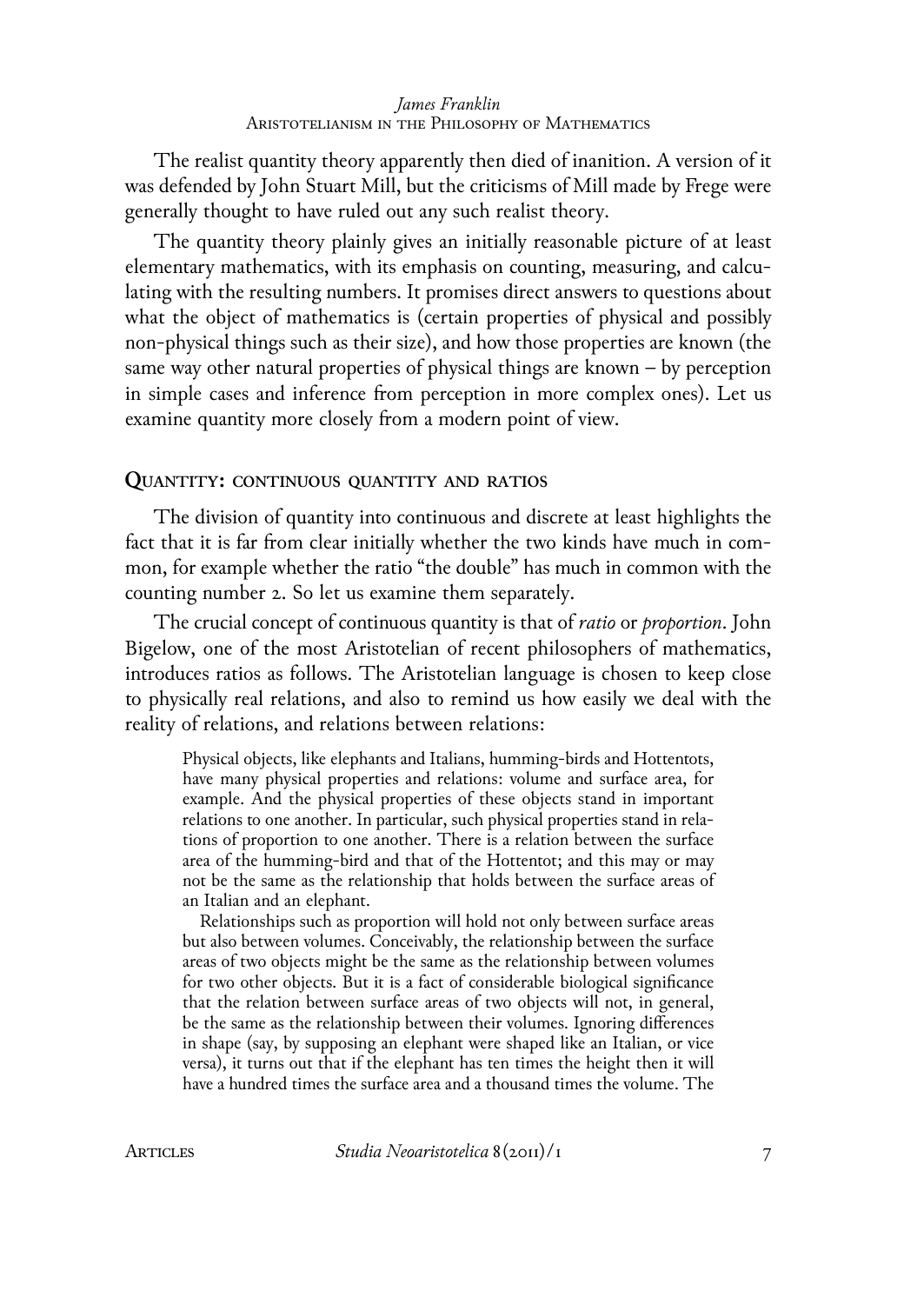volumes of the elephant and the Italian, or the Hottentot and the hummingbird, will be "more different" than their surface areas. There are several distinct relationships present; furthermore, there are distinctive ways in which these relationships differ from one another. There are also distinctive relationships among these relationships. These facts have consequences of physical significance: for instance, with regard to problems of heat regulation. It is from such fertile soil as this that most of mathematics has grown.<sup>14</sup>

Thus for example the universal "being 1.57 kilograms in mass" stands in a certain relation, a ratio, to the universal "being 0.35 kilograms in mass". Pairs of lengths can stand in that same ratio, as can pairs of time intervals. The ratio itself is just what those binary relations between pairs of masses, lengths and time intervals have in common ("A ratio is a sort of relation in respect of size between two magnitudes of the same kind": Euclid, book V, definition 3). Thus there are determinate relations such as "being one-third the volume of" that hold between physical objects, and then there are "topic-neutral" ratios which are relations between those determinate relations – for example, the ratio  $3:2$ holds between "being three times as massive as" and "being twice as massive as".<sup>15</sup>

The theory of the ancients that the science of continuous quantity is geometry does need some qualification. It was always hard to regard shape as straightforwardly "quantity" – it contrasts with size, rather than resembling it – though geometry certainly studies it. Further, there is an alternative body of knowledge with a better claim to being the science of continuous quantity in general, namely, the calculus. Stemming from Aristotelian debates on the continuum, 16 the study of continuity requires the notion of a limit, as described and made use of in the differential calculus of Newton and Leibniz, and made more rigorous in the real analysis of Cauchy and Weierstrass.

# **MEASUREMENT AND THE APPLICABILITY OF MATHEMATICS**

As a case study on what such an Aristotelian perspective on (continuous) quantity can do, we present recent realist work on measurement theory.

<sup>&</sup>lt;sup>14</sup> J. Bigelow, "Sets are haecceities", in *Ontology, Causality and Mind: Essays in Honour of D. M. Armstrong*, ed. J. Bacon, K. Campbell and L. Reinhardt (Cambridge: Cambridge University Press, 1993) ch. 4, at 74–75.

<sup>15</sup>   D. M. Armstrong, "Are quantities relations? A reply to Bigelow and Pargetter", *Philosophical Studies* 54 (1988): 305-316.

<sup>&</sup>lt;sup>16</sup> A. Newstead, "Aristotle and Modern Mathematical Theories of the Continuum", in *Aristotle and Contemporary Science II*, ed. D. Sfendoni-Mentzou, J. R. Brown and J. Hattiangadi (Frankfurt am Main: Peter Lang, 2001), 113-129.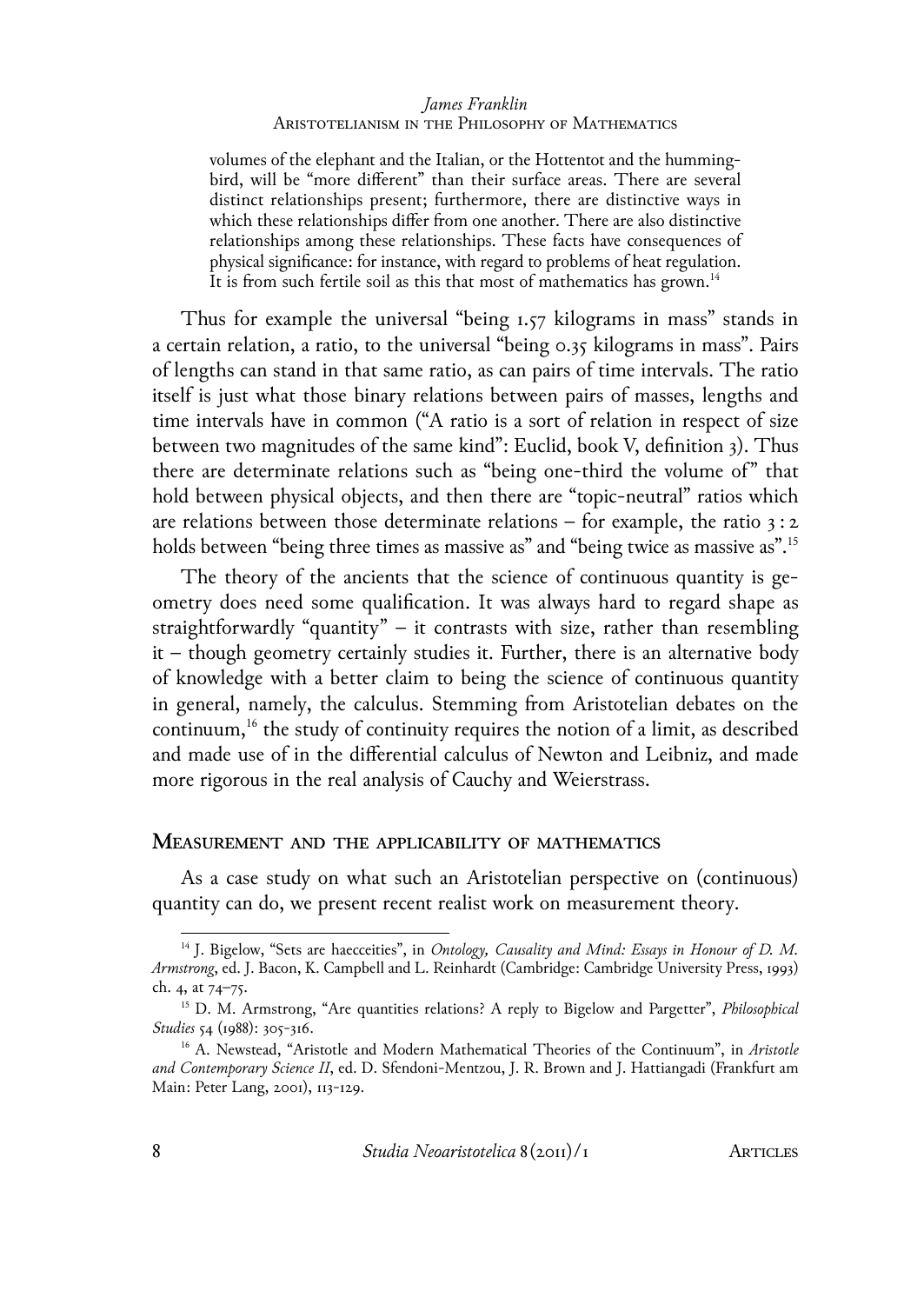Nowhere is the divergence between the Aristotelian and Platonist standpoints more obvious than in how they approach the problem of the applicability of mathematics. That very description of the problem has a Platonist bias, as if the problem is about the relations between "abstract" mathematical entities and something distinct from them in the "world" to which they are "applied". On an Aristotelian view, there is no such initial separation between mathematics and its "applications", since the quantity, symmetry, continuity and so on that pure mathematics studies is the same symmetry and continuity that is found in the physical world.

That undesirable assumed split between mathematical entities and their "applications" is first evident in accounts of measurement. Considering the fundamental importance of measurement as the first point of contact between mathematics and what it is about, it is surprising how little attention has been paid to it in the standard literature of the philosophy of mathematics. What work there has been has tended to concentrate on "representation theorems" that describe the conditions under which quantities can be represented by numbers.<sup>17</sup> "Measurement theory officially takes homomorphisms of empirical domains into (intended) models of mathematical systems as its subject matter", as one recent writer expresses it.<sup>18</sup> That again poses the problem as if it is one about the association of numbers to parts of the world, which inevitably leads to a Platonist perspective on the problem.

But a closer look suggests an Aristotelian reinterpretation. What is it about the quantitative properties of the measured world that ensures that a homomorphism to numbers exists? The standard treatment (of measurement of length) begins by looking at the properties of concatenating identical rods, and axiomatising those properties as a basis for showing that the homomorphism exists.<sup>19</sup> But the quantitative properties exist prior to the homomorphism and are the condition of its existence: as the Aristotelian maintains, the system of ratios of lengths, for example, pre-exists in the physical things being measured, and measurement consists in identifying the ratios that are of interest in a particular case; the arbitrary choice of unit that allows ratios to be converted to digital

Articles *Studia Neoaristotelica* 8(2011)/1 9

<sup>17</sup>   E.g. C. W. Savage and P. Ehrlich, *Philosophical and Foundational Issues in Measurement Theory* (Hillsdale, NJ: L. Erlbaum, 1992).

<sup>&</sup>lt;sup>18</sup> Azzouni, *Deflating Existential Consequence*, 161.

<sup>&</sup>lt;sup>19</sup> D. H. Krantz, R. D. Luce, P. Suppes and A. Tversky, *Foundations of Measurement*, vol. 1 (New York: Academic, 1971), ch. 1.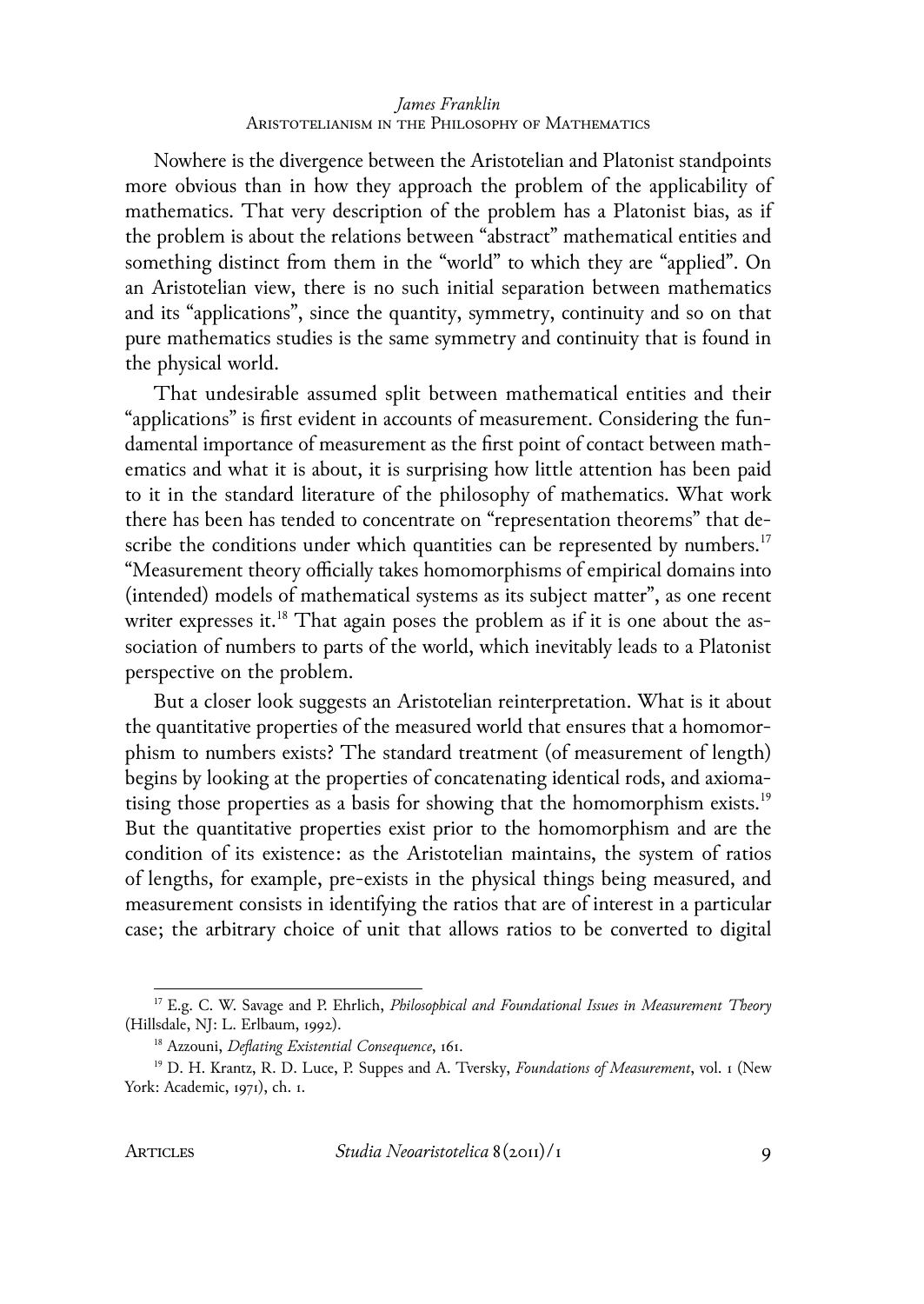numerals for ease of calculation is something that happens at the last step.<sup>20</sup> That in turn suggests an Aristotelian realist view of the real numbers arising in measurement. As the Australian Aristotelian Michell puts it, in language similar to that used of ratios above:

The commitment that measurable attributes sustain ratios has a further implication, viz., that *the real numbers are spatiotemporally located relations*. It commits us to a realist view of number. If Smith's weight is 90 kg, then this is equivalent to asserting that the real number, 90, is a kind of relation, viz., the kind of relation holding between Smith's weight and the weight of the standard kilogram. Since these weights are real, spatiotemporally located instances of the attribute, any relation holding between them will likewise be real and spatiotemporally located. This kind of relation is what was referred to above as a ratio. So the realist view of measurement implies that *real numbers are ratios*. By way of contrast, the standard view within the philosophy of mathematics is that numbers are abstract entities of some kind, entities not intrinsic to the empirical context of measurement, but related externally to features of that situation by human convention. This neatly fits the representational view of measurement and in the 20th century, the representational view has dominated philosophical thinking about measurement. The representational view was strongly informed by non-realist thinking within the philosophy of mathematics. $^{21}$ 

# **QUANTITY: DISCRETE QUANTITY**, **NUMBERS AND SETS**

Discrete quantities arise in quite a different way from ratios. It is characteristic of "unit-making" or "count" universals like "being an apple" or "being a horse" (in Aristotle's example) to structure their instances discretely. That is what distinguishes them from mass universals like "being water". A heap of apples stands in a certain relation to "being an apple". That relation is the number of apples in the heap. The same relation can hold between a heap of shoes and "being a shoe". The number is just what these binary relations have in common.<sup>22</sup>

Thus, suppose there are seven black swans on the lake now. The proposition refers to a part of the world, the black biomass on the lake, and a structuring

10 *Studia Neoaristotelica* 8(2011)/1 Articles

<sup>&</sup>lt;sup>20</sup> Similar comments in Bigelow and Pargetter, *Science and Necessity*, 60-61.

<sup>21</sup>   J. Michell, "The logic of measurement: a realist overview", *Measurement* 38 (2005): 285–294; relation to Aristotle discussed in C. B. Crowley, *Aristotelian-Thomistic Philosophy of Measure and the International System of Units (SI)* (Lanham, Md: University Press of America, 1996).

<sup>22</sup>   From D. M. Armstrong, *Sketch for a Systematic Metaphysics* (Oxford: Oxford University Press, 2010), ch. 13; originally from P. Forrest and D. M. Armstrong, "The nature of number", *Philosophical Papers* 16 (1987): 165–186; and mostly in G. Kessler, "Frege, Mill and the foundations of arithmetic", *Journal of Philosophy* 77 (1980): 65–79.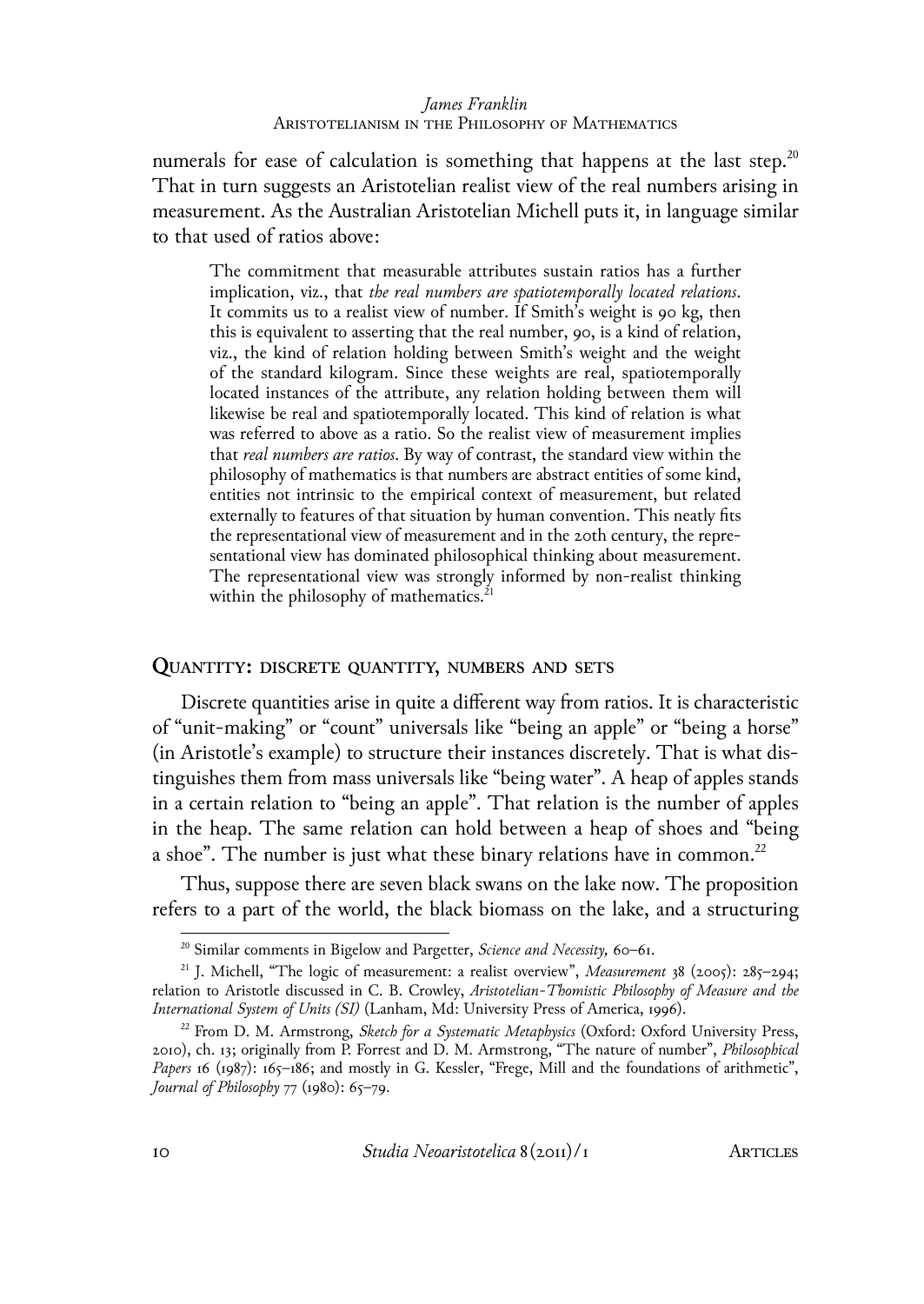property, being a black swan on the lake now. Both are necessary to determining that the relation between the mass and the property should be "seven": if it were a different mass (e.g. the black swans on or beside the lake) or a different unitmaking property (e.g. being a swan organ on the lake now) then the numerical relation would be different. Therefore numbers are not properties of parts of the world simply, but must be properties of the relation between parts of the world and the unit-making properties that structure them.

So the fact that the heap of shoes stands in one such numerical relation to "being a shoe" and another numerical relation to "being a pair of shoes" (made much of by Frege<sup>23</sup>) does not show that the number of a heap is subjective, or not about something in the world, but only that number is relative to the count universal being considered. For Aristotelians, the universal is real and so is its relation to the heap it structures.

Whereas ratios have nothing to do with sets, numbers are intimately connected with them. Given a set, there is something to count. And conversely, if there is counting, there is a set of entities being counted, and indeed sets are good for little else. Given a heap and a unit-making property structuring it, there is immediately created (there supervenes) both the set of things of which the heap is the mereological sum, and a number of things in that set. If there is no unitmaking property – if there is just stuff – there is no number and no set. If there is a unit-making property, there is a set and a number of elements in the set.

So what are sets, from an Aristotelian point of view? The Aristotelian cannot rest content with the Platonist story that sets are a simple Platonist entity at which questions should stop, and that the membership relation is *sui generis*. That conception is problematic, but even if it were intelligible and satisfactory, it would interpose a Platonist entity in a story where there should be no role for it, the story of how unit-making properties structure a heap into something able to be counted.

The Aristotelian desires a theory according to which sets are ontologically nothing over and above there being a unit-making property to structure a heap. Several closely-related theories are available. The leading one is that of David Armstrong. He adopts David Lewis's proposal that a set is the mereological sum of its singletons, and adds the idea that the singleton of *x* is simply the

<sup>&</sup>lt;sup>23</sup> G. Frege, *The Foundations of Arithmetic* (1884), trans. J. L. Austin, 2<sup>nd</sup> revised ed. (Oxford: Blackwell, 1980), § 22, p. 28 and § 54, p. 66.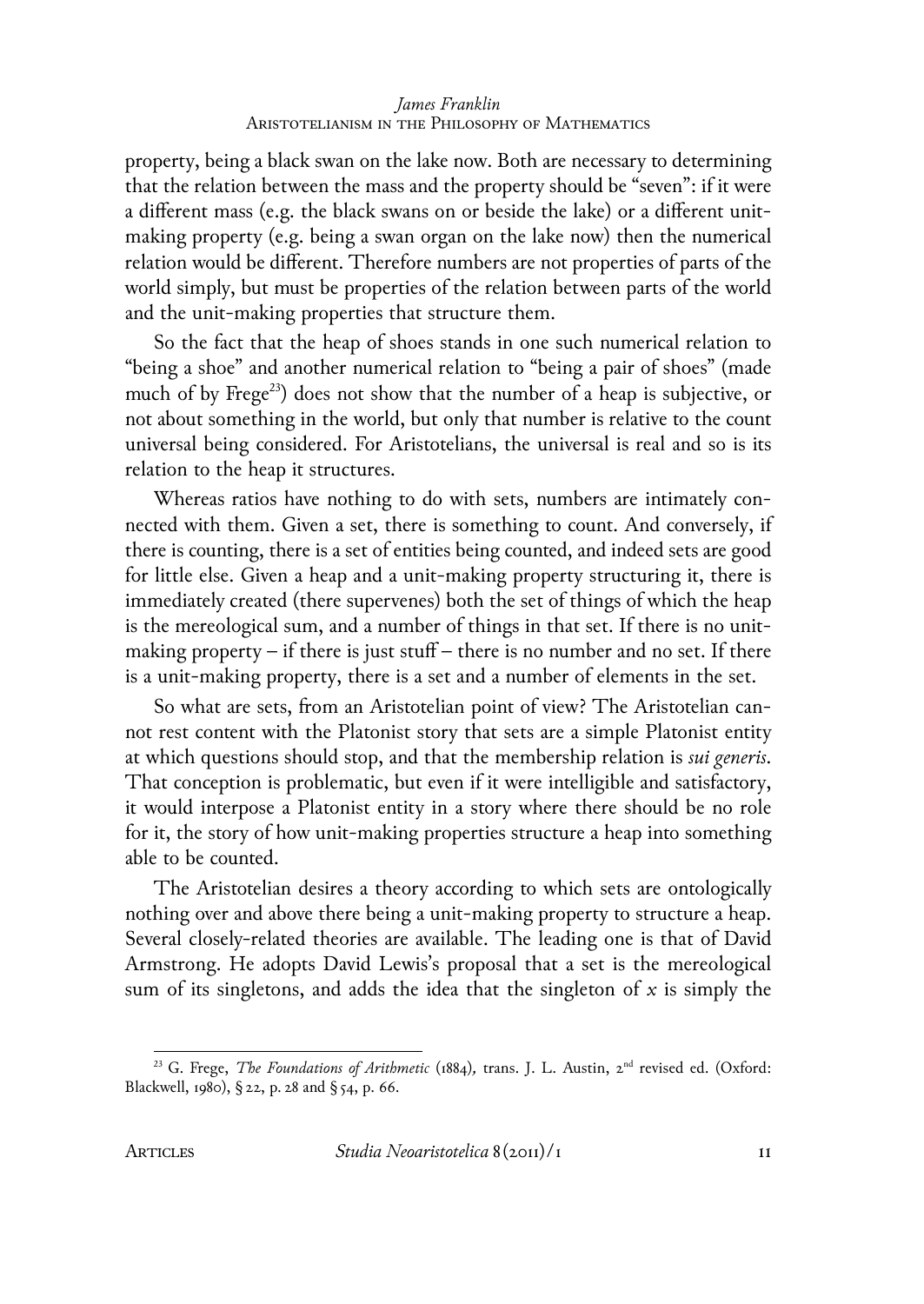state of affairs of there being some unit-making universal that singles out  $x^{24}$ The essence of the suggestion is that at the basic philosophical level necessary in these questions, we cannot help ourselves naively to the notion of "object". When we assert "The cat sat on the mat", "The", in "the cat", indicates that we are dealing with a single unified *object*, cut out from the background. In the apparent continuum of matter that is the universe and the flux it undergoes, what cuts out the single warm furry item, draws its boundaries and points it out as an individual thing deserving a common noun?<sup>25</sup> It is the property, the repeatable unit-making property "being a cat", that cuts the cat from the background, and in doing so creates a singleton (and when actually repeated creates other sets) and at the same time creates something to be counted.

This view of sets raises the possibility that small sets of physical objects should be directly perceivable, as argued by Maddy. 26 If I open an egg carton and see that there are three eggs in it, I perceive both the pale curved surface of the egg-heap and that it is structured by "being an egg" into three parts, each an egg. That is sufficient to perceive the heap as a set of three eggs.

Perception of sets *of sets* of physical objects is not beyond our capabilities either. For example, in this diagram,



the point of the ovals is to guide the visual system so as to see the six objects as alternately two sets of triples and three sets of pairs. That is what allows the intellect to grasp the relation between the parts and hence achieve its certain

12 *Studia Neoaristotelica* 8(2011)/1 Articles

<sup>&</sup>lt;sup>24</sup> D. M. Armstrong, "Classes are states of affairs", *Mind* 100 (1991): 189-200; several proposals listed in A. Paseau, "Motivating reductionism about sets", *Australasian Journal of Philosophy* 86 (2008): 295–307.

<sup>25</sup>   B. C. Smith, *On the Origin of Object*s (Cambridge, Mass: MIT Press, 1996).

<sup>26</sup>   P. Maddy, *Realism in Mathematics,* 58–67.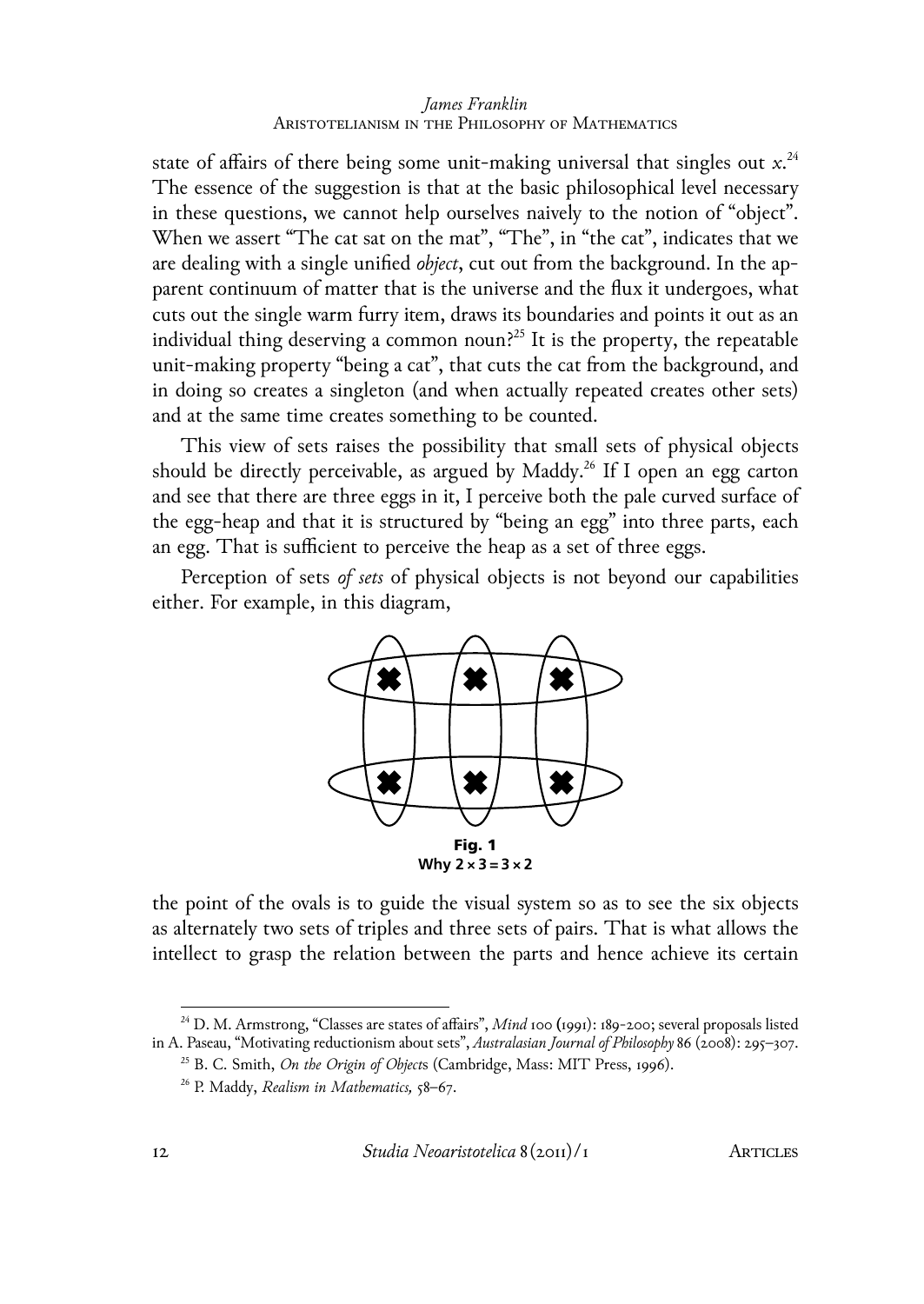knowledge of the equation  $2 \times 3 = 3 \times 2$ , based on its understanding of why it must be so.

# **"THE SCIENCE OF STRUCTURE"**

It became clear that, even if the "science of quantity" theory were correct about elementary mathematics, it was not adequate to cover some of the subjectmatters of modern higher mathematics. A contemporary Aristotelian philosophy of mathematics must expand its view of the objects of mathematics.

The earliest case of a serious mathematical problem that seemed clearly not well described as being about "quantity" was Euler's example of the bridges of Königsberg. The bridges connected two islands and two riverbanks as shown in the diagram.



The citizens of Königsberg in the eighteenth century noticed that it was impossible to walk over all the bridges once, without walking over at least one of them twice. Euler proved they were correct.<sup>27</sup> The result is intuitively about the "arrangement" or pattern of the bridges, rather than about anything quantitative like size or number. As Euler puts it, the result is "concerned only with the determination of position and its properties; it does not involve measurements." The length of the bridges and the size of the islands are irrelevant. That is why we can draw the diagram so schematically. All that matters is which land masses are connected by which bridges. Euler's result is now regarded as the pioneering effort in the topology of networks. There now exist large bodies of work on such topics as graph theory, networks, and operations research problems like timetabling, where the emphasis is on arrangements and connections rather than quantities.

<sup>27</sup>   L. Euler, "Solutio problematis ad geometriam situs pertinentis" (1776), trans. in *Graph Theory 1736–1936*, ed. N. Biggs, E. Lloyd and R. Wilson (Oxford: Clarendon, 1976), 3–8.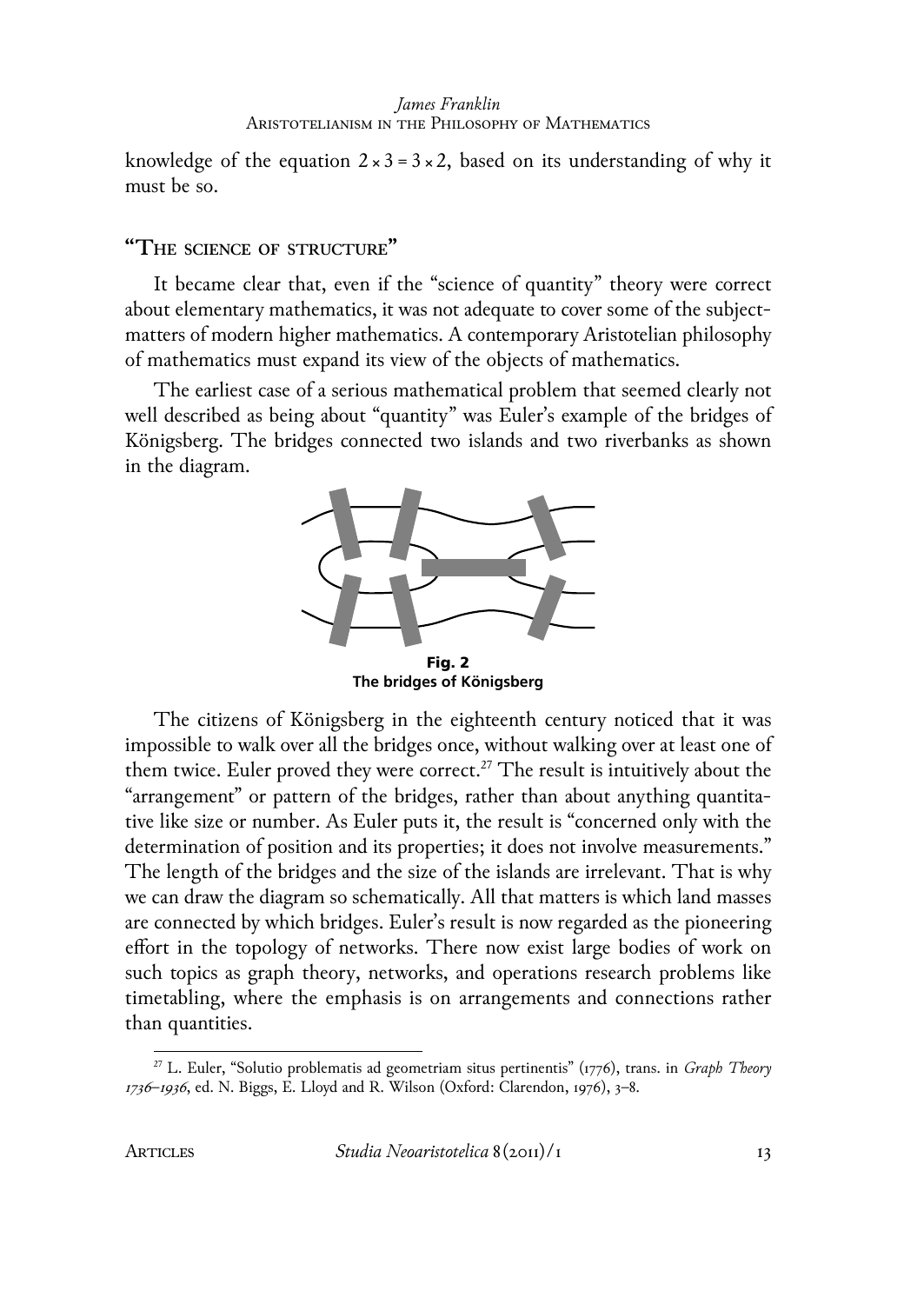A second kind of example where structure contrasts with quantity is symmetry, brought to the fore by nineteenth-century group theory and twentiethcentury physics. Symmetry is a real property of things, things which may be but need not be physical (an argument, for example, can have symmetry if its second half repeats the steps of the first half in the opposite order; Platonist mathematical entities, if any existed, could be symmetrical). The kinds of symmetry are classified by group theory, the central part of modern abstract algebra.<sup>28</sup>

In the 1990s, there was a prominent "structuralist" school in the philosophy of mathematics, led by Resnik and Shapiro, which rightly highlighted the role of structure in mathematics.<sup>29</sup> However they viewed structures as a Platonist entity similar to sets.

# **CONCLUSION**

Platonists and nominalists have comprehensively exposed each others' inadequacies in the philosophy of mathematics. The resources are now available for a revival of Aristotelian realism. It will not be in the strict Aristotelian tradition of the "science of quantity", but will still be a moderate realist view, neither Platonist nor nominalist, which will include quantity in the subject-matter of mathematics.



**James Franklin** is professor of mathematics and statistics at the University of New South Wales. He is the author of *The Science of Conjecture: Evidence and Probability Before Pascal*; *Corrupting the Youth: A History of Philosophy in Australia*; *What Science Knows: And How It Knows It*, and other books. He has completed a book on Aristotelian philosophy of mathematics.

**Address:** School of Mathematics and Statistics, University of New South Wales, Sydney 2052, Australia

E-mail: j.franklin@unsw.edu.au

**Web:** http://web.maths.unsw.edu.au/~jim/

<sup>28</sup>  H. Weyl, *Symmetry* (Princeton: Princeton University Press, 1952); G. Hon and B. R. Goldstein, From Summetria to Symmetry: The making of a revolutionary scientific concept (Dordrecht: Springer, 2008).

<sup>&</sup>lt;sup>29</sup> S. Shapiro, *Philosophy of Mathematics: Structure and Ontology* (New York: Oxford University Press, 1997); M. D. Resnik, *Mathematics as a Science of Patterns* (Oxford: Oxford University Press, 1997).